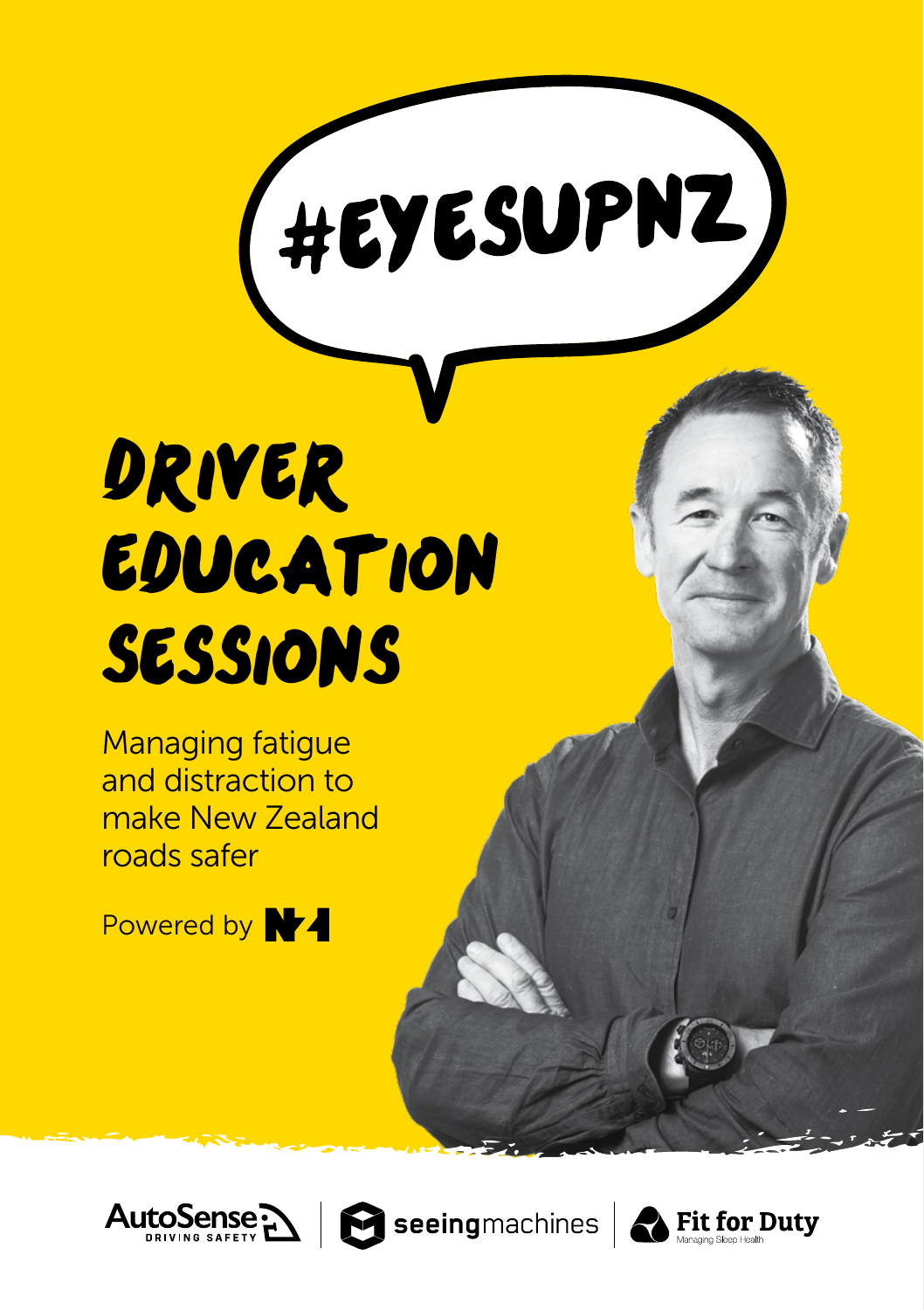# WHAT'S HAPPENING

#### We know there's a lot going on for drivers in the transport industry.

So, we've created a driver education seminar specifically for fleet operators and commercial drivers so you can learn how to be fit to drive, manage fatigue and distraction and embrace technology to help keep you (and others) safe on the road.

It's a seminar brought to you by specialists who understand your concerns and speak your language.

# WHAT WE'LL COVER

#### Each session runs for 2 hours

- KEEPING FIT TO DRIVE Greg Murphy
- FATIGUE what it is and how significant it is when driving. Discover how to develop a Fatigue Risk Management System, the importance of having a robust Fatigue Intervention Plan that goes beyond set work time rules. – Rachel Lehen, Fit for Duty
- GUARDIAN SEEING MACHINE TECHNOLOGY an overview of how Guardian works to detect fatigue and distraction along with an introduction to the essentials of interpreting and managing events. – Fiona Weston, AutoSense
- OPEN Q&A FORUM you can have your questions around fatique distraction and the in-cab technology answered.

Refreshments will be provided to let you have time to mix and mingle with other attendees and the experts!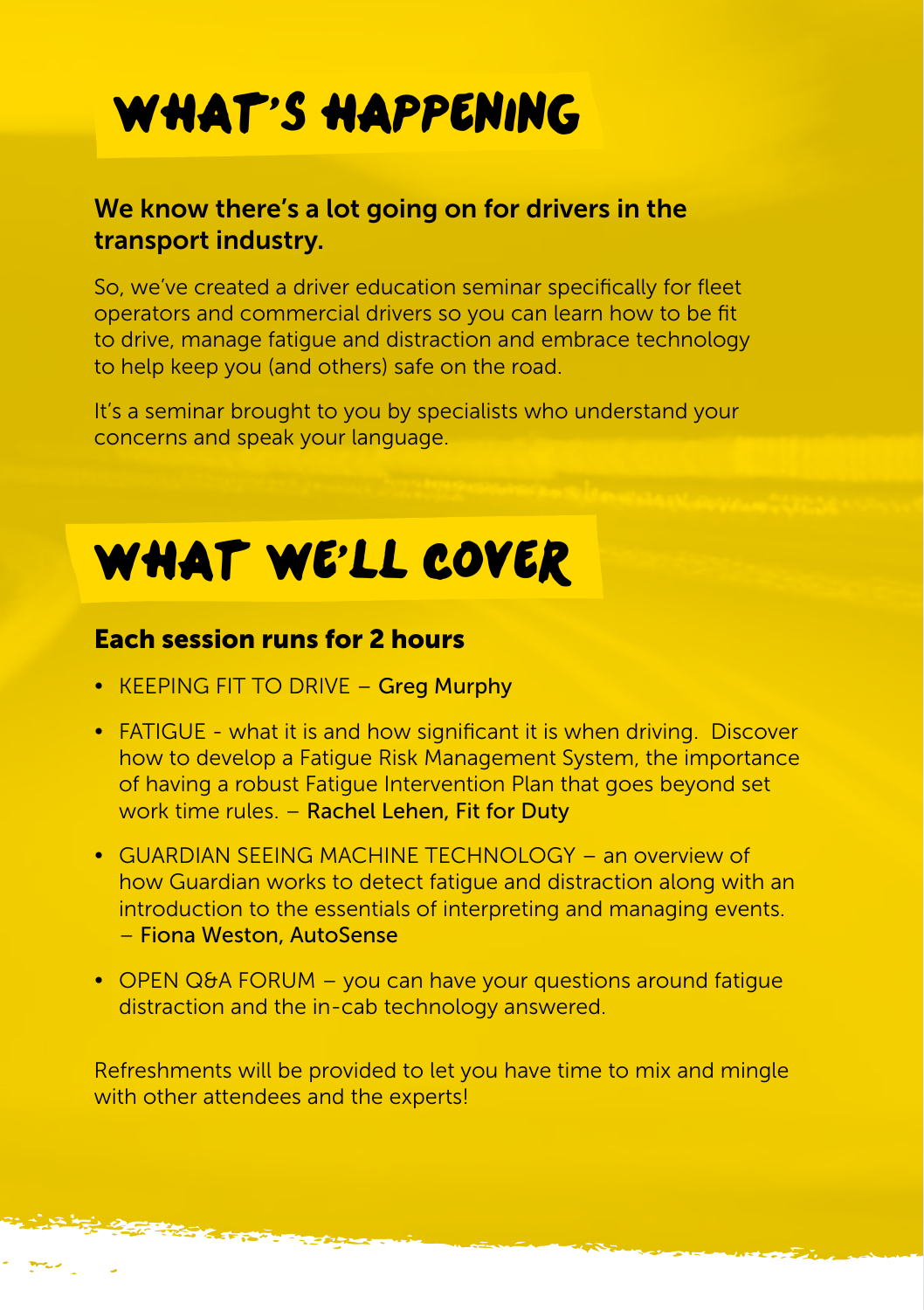# WHO WE ARE

### You'll be in good hands with experts who know fatigue and distraction inside out.



## Greg MurphY

AUTOSENSE | SEEING MACHINES AMBASSADOR

Motorsport icon and now road safety advocate Greg Murphy has teamed up with us to talk about his experience as a professional racing car driver and how he kept fit to drive. Having won Bathurst 1000 four times in his career Murph is the perfect person to talk about fatigue and distraction, how it can impact drivers and some tips to keeping alert on the road.



### Fiona Weston

#### AUTOSENSE TRAINING & EDUCATION MANAGER

Fiona joined the Autosense team in 2017 and has had several roles with the Guardian Seeing Machines. Having been involved in all aspects of Seeing Machines, she has gained wide experience and knowledge along the way as the number of units across NZ has steadily increased. Fiona is now managing and delivering a variety of training and education resources to ensure you are well equipped to get the maximum benefit from this valuable Health and Safety Resource.



# Rachel Lehen

#### FIT FOR DUTY

Rachel has been in the industry for 12 years and she regularly leads Fatigue Management Masterclasses and has presented on fatigue management at industry conferences, she has also featured on TVNZ's breakfast show as a sleep expert. Rachel facilitated NZ's first research study on the prevalence of Obstructive Sleep Apnea (OSA) in a Commercial Driver population and sits on the Sleep Apnea Association of NZ committee. Rachel joins the #EYESUPNZ team as she is passionate about improving employee health and believes that this approach is the cornerstone to reducing the risk of fatigue in your business.